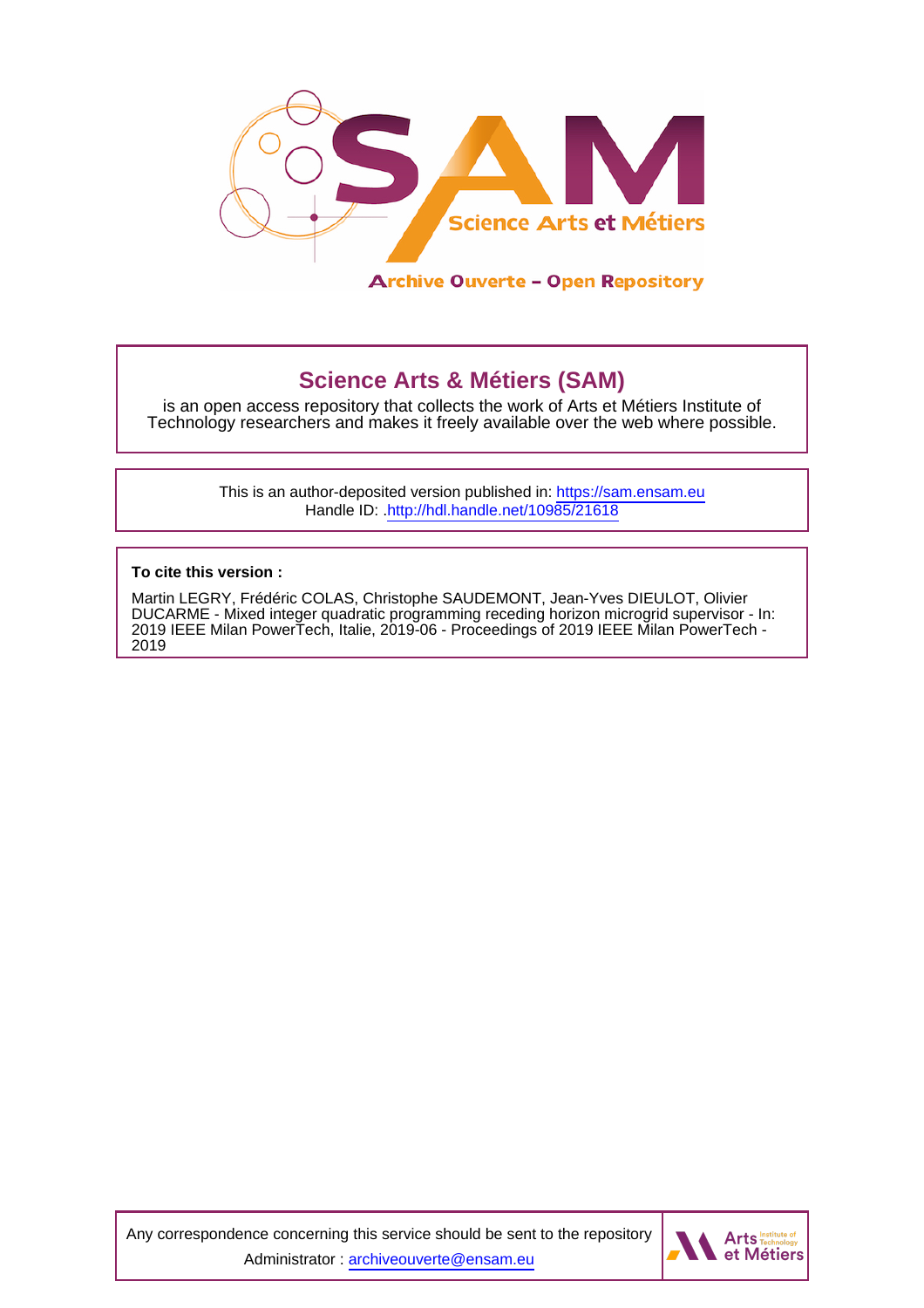# Mixed integer quadratic programming receding horizon microgrid supervisor

M. LEGRY, F. COLAS, C. SAUDEMONT

Univ. Lille, Centrale Lille, Arts et Métiers Paris Tech, HEI, EA 2697 - L2EP Laboratoire d'Electrotechnique et d'Electronique de Puissance, FRANCE Email: Martin.legry@ensam.eu

J.Y. DIEULOT

Polytech-Lille Univ. Lille, CNRS, Centrale Lille, UMR 9189 - CRIStAL - Centre de Recherche en Informatique Signal et Automatique de Lille, FRANCE

O. DUCARME Engie Lab Laborelec ENGIE Laborelec, BELGIUM

*Abstract*—This paper proposes to optimize the real time operation of a microgrid controlled with a two-layer Model Predictive Controller supervisor. Based on the classical decomposition of control level, the proposed supervisor tracks long-term economic references from a classical economic optimization routine. The optimization problem is formulated as a Mixed Integer Quadratic Problem and uses the different power references as levers to reach this optimum and maintain the state of the microgrid within limitations. In addition, it is able to minimize the grid losses.

#### I. INTRODUCTION

Microgrids can be defined as a set of distributed generators, renewables or conventional ones, storage systems and loads that can operate in a coordinated manner and possibly in islanded mode. In addition, their aim is to produce locally what is needed locally, by means of local controllers. Based on conventional power system representation, the microgrid community has developed three-level structure control supervisor (see Figure 1).



Fig. 1: Micro-grid control architecture

The primary control ensures at the faster layer the power sharing between all the active generators through well-known techniques such as classical droop control and its variants [1]. The secondary control aims to restore nominal operations of the microgrid following any fluctuation of the load or renewable sources while minimizing losses or the operating cost. Finally, the tertiary control mainly focuses on the economical optimization of the microgrid on a long-term basis. Secondary and tertiary control are also known as Power and Energy Management System (PMS and EMS) respectively. In the latter we refer to microgrid supervisor as the combination of secondary and tertiary control layers.

There are different tools and methods to achieve the supervisor, depending on whether an optimal solution or an approached solution is desired. Among the optimal control techniques, Model Predictive Control (MPC) is one the most promising. Using two-layer MPC supervisor fits the conventional hierarchical control of microgrids previously described. On the longer timescale, an economic optimization is achieved for at least one day ahead. Model and constraints of this layer only include the slow dynamics of the equipment and economic performances of each one. On the faster timescale the cost function embeds a trajectory tracking performance, and some objectives related to the microgrid operation, such as the losses minimization or the voltage and frequency deviations. Each layer embeds a detailed model of the dynamics of interest to optimize specific criteria. However, the convergence of each objective may not be ensured. Coordinating economic constraints with real time operations is crucial for microgrid control. The problem of the cooperation between multi-layer supervisors has been discussed in [2]. It has been handled by a two-layer MPC with an intermediate module that computes reachable states, constraints and target for the lower layer based on an economical criterion. The authors of [3] proposed a formulation of a two layer MPC and addressed the problem by determining a subset of control action feasible at the higher level. Then, the lower layer solves each of the tracking problems for each feasible control action and regulate the actuators. For microgrid application, the main focus is mainly motivated to provide a solution to stochastic and uncertain forecasts, as explained in [4] and [5]. The first one is a survey on three methods to deal with the uncertainties of the renewable energy by using stochastic MPC. In [5], it is proposed to consider such stochastic optimization within the lower level and a deterministic layer at the higher. However, the models and objective functions remain the same in each layer that is to say the power balance of the microgrid and a minimization of the operating costs. In [6], the author suggested to use a multi-layer structure so that each layer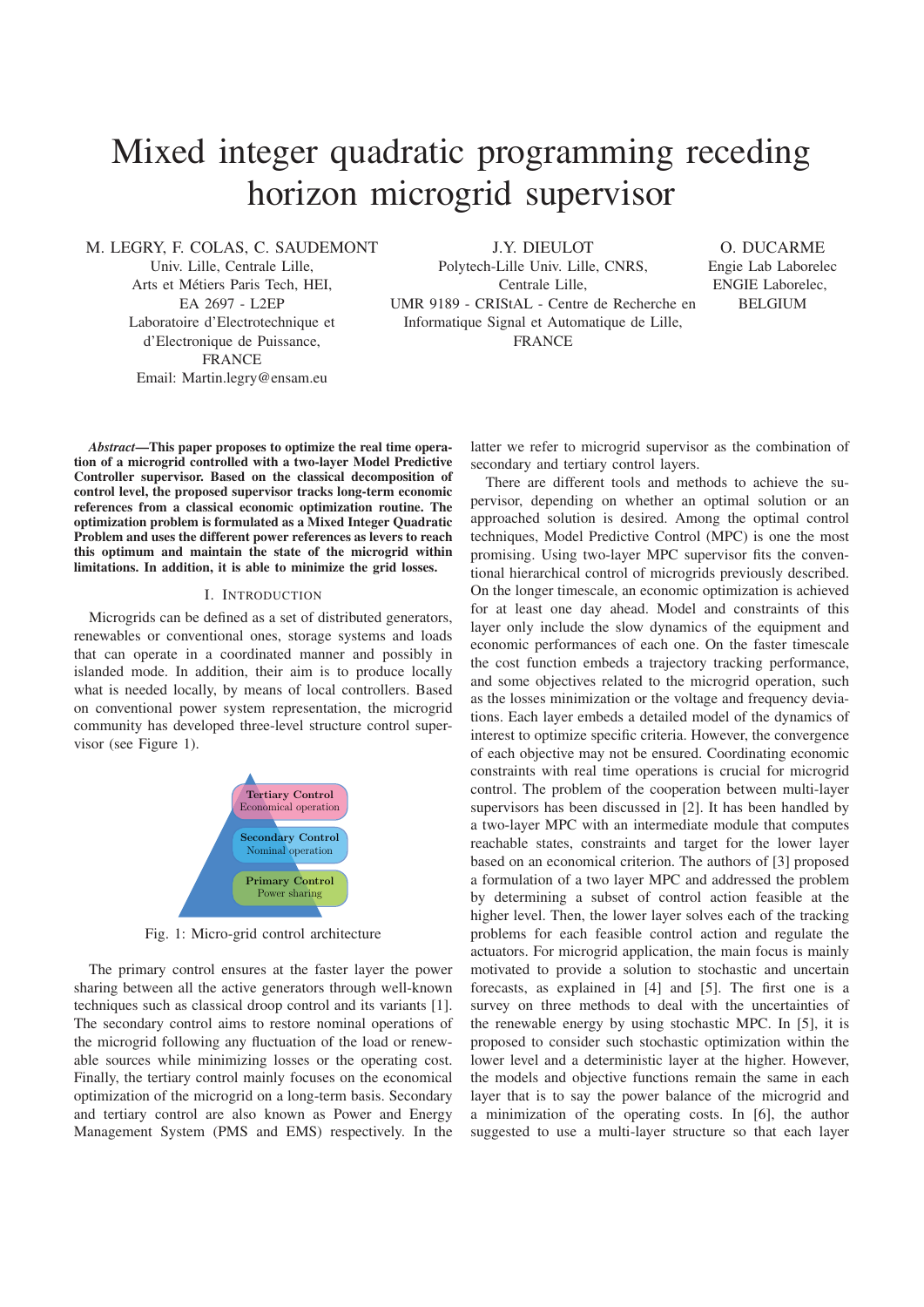includes different model dynamics and objectives. Among the three proposed architectures, the most promising consists in a steady state optimization followed by a target correction at the lower layer side that can handle an additional task. The novelty in this paper is twofold. First, the Model Predictive Control (MPC) technique allows the supervisor to include a trajectory tracking problem into the objective function and thus to consider economic references. Second, the embedded model is able to predict the power injections at each node of the microgrid and, by upgrading the objective function, losses can be minimized.

The rest of this paper is organized as follows. In section II, the supervisor and more specifically the secondary control, its objectives and models will be detailed. To compare the conventional and novel supervisor, two simulations are presented in section III:

- Case 1: No losses minimization, the supervisor only follows the economical references,
- Case 2: The supervisor is upgraded to minimize the losses.

Finally, we will conclude on the possible improvements of this new supervisor.

#### II. MPC-BASED SUPERVISOR AND MICROGRID MODEL

#### *A. Global supervisor architecture*

The computation of optimal references and economic optimization of the microgrid are out of the scope of this paper, and we refer the interested reader to optimal control reviews such as [7] or unit commitment problem under uncertainties reviews [8], and finally the global architecture of the supervisor is depicted in Figure 2.



Fig. 2: Micro-grid supervisor synoptic

#### *B. Two-layer MPC-based supervisor*

To develop the proposed supervisor, we used the wellknown Model Predictive Control technique which allows to capture the system future behaviour thanks to a prediction model and is able to minimize a multi-objective function with



Fig. 3: Model Predictive Controller synoptic

several dynamics (see Figure 3 [6]). The model embedded in the supervisor is based on the assumptions that over the considered time scale the transient and high dynamics are not of interest, and that the system remains close to its equilibrium point. Hence, the microgrid system can be linearized and the resulting model formulated as a discrete incremental state space as follows:

$$
\begin{bmatrix} x(k+1) \\ u(k) \end{bmatrix} = \begin{bmatrix} A & B \\ 0 & I \end{bmatrix} \begin{bmatrix} x(k) \\ u(k-1) \end{bmatrix} + \begin{bmatrix} B \\ I \end{bmatrix} \Delta u(k) + \begin{bmatrix} D \\ 0 \end{bmatrix} \Delta u(k)
$$

$$
y(k) = \begin{bmatrix} C & 0 \end{bmatrix} \begin{bmatrix} x(k) \\ u(k-1) \end{bmatrix}
$$

 $\sqrt{2}$ 

in which  $x(k)$  is the state vector at time step k,  $u(k)$  the input vector at timestep k,  $\Delta u(k)$  the change of input references between  $(k - 1)$  and  $(k)$ , and  $\Delta d(k)$  the disturbance vector. Matrices **A**, **B**, **D** and **C** are obtained by the linearization of the equations of the microgrid system as detailed for the main equipment in the next section. As detailed in the introductory paragraph, the objective of the supervisor is to reach as most as possible the economic performances computed by the tertiary control. Several performance indexes can be chosen such as states of charge, produced energy or average power. In the rest of this paper we assume the upper layer uses state of charges references, and finally, the global objective function can be expressed as:

$$
\min_{\Delta u} \sum_{k=1}^{Nc} \left[ \alpha (\tilde{y} - y^*(k))^2 + \beta (\Delta u(k))^2 + \lambda (P_{los})^2 \right] \tag{1}
$$

in which  $\alpha$ ,  $\beta$ ,  $\lambda$  are the weighting factors of the trajectory deviation, the uses of levers and the line losses resp.,  $\tilde{y}(k)$ and  $y^*(k)$  are the predicted and reference states for time k. It can be noticed that an additional objective is added in order to prevent saturation of the levers. Due to the difference of timescale between the secondary and tertiary control, a linear interpolation layer is introduced to define the references for the lower layer objective function. At last, the different levers which help to minimize the objective function will be detailed in the next sections with the modelling of the microgrid components.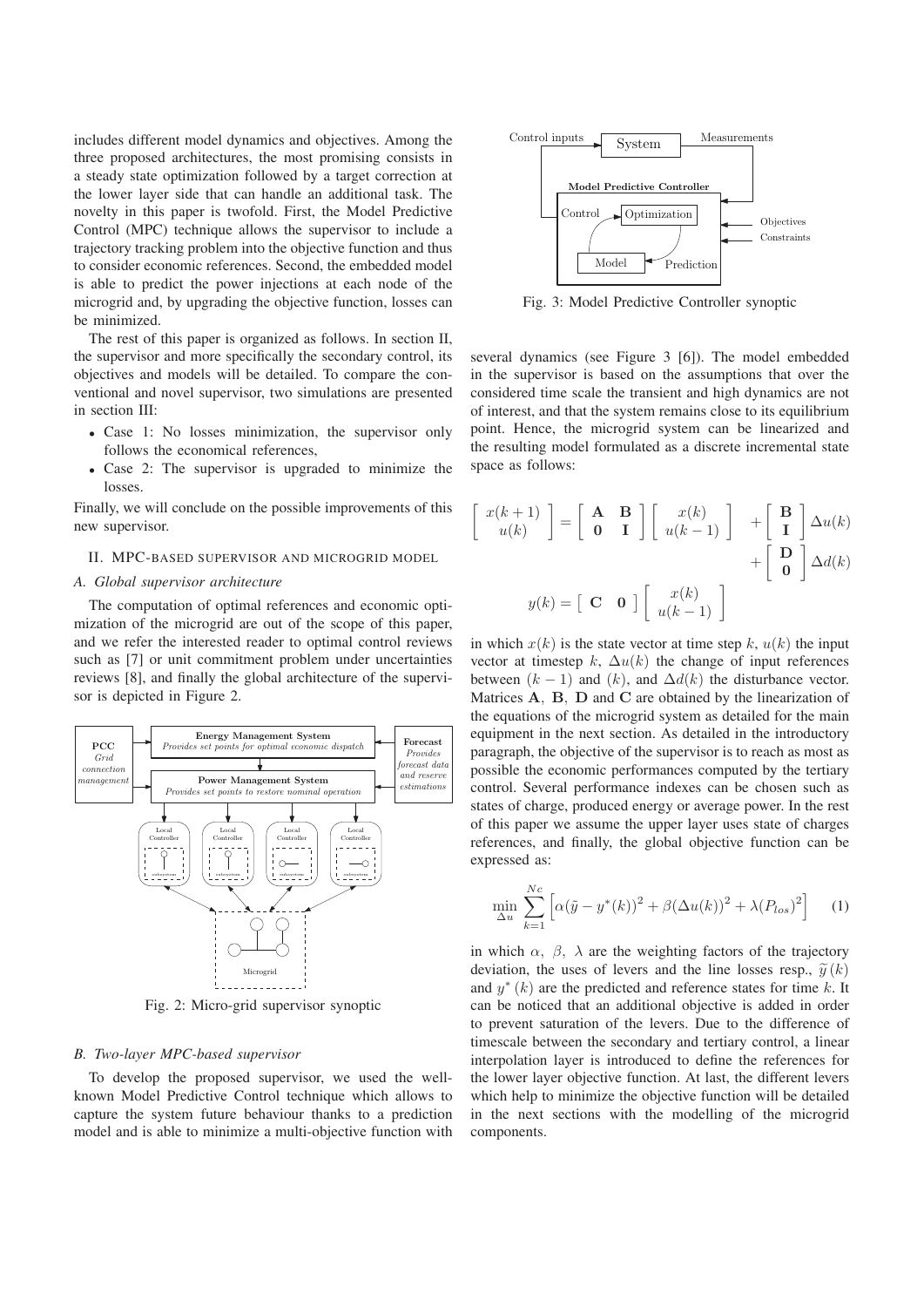# *C. Microgrid network model*

The proposed supervisor embeds a modelling of the microgrid network in order to supervise the voltage nodes and the microgrid frequency. The traditional technique for quasi steady-state modelling of the network is based on the linearization of the power flow equations:

$$
P_i = V_i \sum_{j \in N} V_j |Y_{ij}| \cos(\delta_i - \delta_j - \theta_{ij})
$$
  
\n
$$
Q_i = V_i \sum_{j \in N} V_j |Y_{ij}| \sin(\delta_i - \delta_j - \theta_{ij})
$$
\n(2)

in which,  $|V_i|$ ,  $|V_i|$ ,  $\delta_i$ ,  $\delta_j$  are the voltage magnitudes and angles resp.,  $|Y_{ij}|$  and  $\theta_{ij}$  are the admittance matrix magnitude and angle resp. We recall that based on (3), we can derive and include the frequency in the linear model (4).

$$
|Y_{ij}| = \frac{1}{\sqrt{R_{ij}^2 + \omega^2 L_{ij}^2}}
$$
  

$$
\theta_{ij} = \tan^{-1} \left(\frac{\omega L_{ij}}{R_{ij}}\right)
$$
 (3)

Thus, after linearization and calculation of the Jacobian matrix  $((5)$ , the power flow equations are modelled as follows:

$$
\begin{bmatrix}\n\Delta V_1(k+1) \\
\vdots \\
\Delta V_i(k+1) \\
\Delta \delta_2(k+1) \\
\vdots \\
\Delta \delta_i(k+1) \\
\Delta \omega(k+1)\n\end{bmatrix} = \mathbf{J}^{-1} \begin{bmatrix}\n\Delta P_1^*(k) \\
\vdots \\
\Delta P_i^*(k) \\
\Delta Q_1^*(k) \\
\vdots \\
\Delta Q_i^*(k)\n\end{bmatrix}
$$
\n(4)

with

$$
\mathbf{J}^{-1} = \begin{bmatrix} \frac{\partial P_i}{dV} \Big|_{x(k)} & \frac{\partial P_i}{d\delta} \Big|_{x(k)} & \frac{\partial P_i}{d\omega} \Big|_{x(k)} \\ \frac{\partial Q_i}{dV} \Big|_{x(k)} & \frac{\partial Q_i}{d\delta} \Big|_{x(k)} & \frac{\partial Q_i}{d\omega} \Big|_{x(k)} \end{bmatrix}^{-1}
$$
(5)

and thus,

$$
\begin{cases}\nV_i(k+1) = V_i(k) + \Delta V_i(k) \\
\omega_i(k+1) = \omega_i(k) + \Delta \omega_i(k) \\
\delta_i(k+1) = \delta_i(k) + \Delta \delta_i(k)\n\end{cases}
$$
\n(6)

The network characteristics are constrained to be within specified boundaries:

$$
\begin{cases} \underline{\omega} < \omega(k+1) < \overline{\omega} \\ \underline{V} < V_i(k+1) < \overline{V} \end{cases} \tag{7}
$$

where  $\overline{X}$  and X, are the maximum and minimum bounds of the variable X.

# *D. Power electronics interfaced generation*

Based on the considered time scale, it is only relevant to capture the dynamics of the droop control. The conventional double-loop control (see [9] for a detailed description) are then neglected, and we refer to [10] for a complete review of the droop techniques. The main dynamics of the droop technique are recalled in (8). We refer the set of droop-controlled nodes by  $\mathcal{N}_d$ , and for  $i \in \mathcal{N}_d$ ,

$$
\begin{cases}\nP_i^{gen}(k+1) - P_i^{gen\_ref}(k+1) = -k_{pi} \cdot (\omega(k+1) - \omega^*) \\
Q_i^{gen}(k+1) - Q_i^{gen\_ref}(k+1) = -k_{qi} \cdot (V_i(k+1) - V_i^*)\n\end{cases} \tag{8}
$$

Equation (7) directly introduces the levers of the droopcontrolled power electronic devices that are the active and reactive power references denoted by  $P_i^{gen_ref}$  and  $Q_i^{gen_ref}$ , respectively. Finally, with

$$
P_i^{gen\_ref}(k+1) = P_i^{gen\_ref}(k) + \Delta P_i^{gen\_ref}(k)
$$
  
\n
$$
Q_i^{gen\_ref}(k+1) = Q_i^{gen\_ref}(k) + \Delta Q_i^{gen\_ref}(k)
$$
 (9)

we obtain the following model of the droop-controlled inverters:

$$
P_i^{gen}(k+1) = P_i^{gen\_ref}(k) + \Delta P_i^{gen\_ref}(k)
$$
  
\n
$$
- k_{pi} \cdot (\omega(k+1) - \omega^*)
$$
  
\n
$$
Q_i^{gen}(k+1) = Q_i^{gen\_ref}(k) + \Delta Q_i^{gen\_ref}(k)
$$
  
\n
$$
- k_{qi} \cdot (V_i(k+1) - V_i^*)
$$
\n(10)

Although we could also use the voltage magnitude and the system frequency as lever, in the remainder, we discarded this possibility. Equation (8) contains an algebraic relation between two states  $P_i^{\hat{g}en}(k+1)$  and  $\omega(k+1)$  that we can solve by reinjecting (6) into (10) the same hold for the reactive power and the voltage node. The last dynamics to include in the model is related to the storage capability and the state of charges. The storage devices are considered as ideal and can be represented as:

$$
SoC_i(k+1) = SoC_i(k) - \eta_{ch} \frac{P_i^{gen}(k+1).Ts}{60}
$$
 (11a)

$$
SoC_i(k+1) = SoC_i(k) - \eta_{disch} \frac{P_i^{gen}(k+1).Ts}{60} \quad (11b)
$$

depending on if  $P_i(k + 1) < 0$  (11a) or  $P_i(k + 1) > 0$  (11b) with the following constraints:

$$
\frac{SoC}{P_i^{gen}} < SoC(k+1) < \overline{SoC}
$$
  

$$
P_i^{gen} < P_b(k+1) < \overline{P_i^{gen}}
$$

#### *E. Conventional generation*

Conventional generators, such as diesel or gas generators are modelled as controlled power sources. The output active power and the apparent power are bounded and can be modelled as:

$$
P_{gen}(k+1) = P_{gen}(k) + \Delta P_{gen}(k)
$$
\n
$$
\left\{\n\begin{array}{l}\n\frac{P_{gen} < P_{gen}(k+1) < \overline{P_{gen}}}{\sqrt{P_{gen}^2 + Q_{gen}^2}} < S_{gen}^{\text{max}}\n\end{array}\n\right.
$$
\n(12)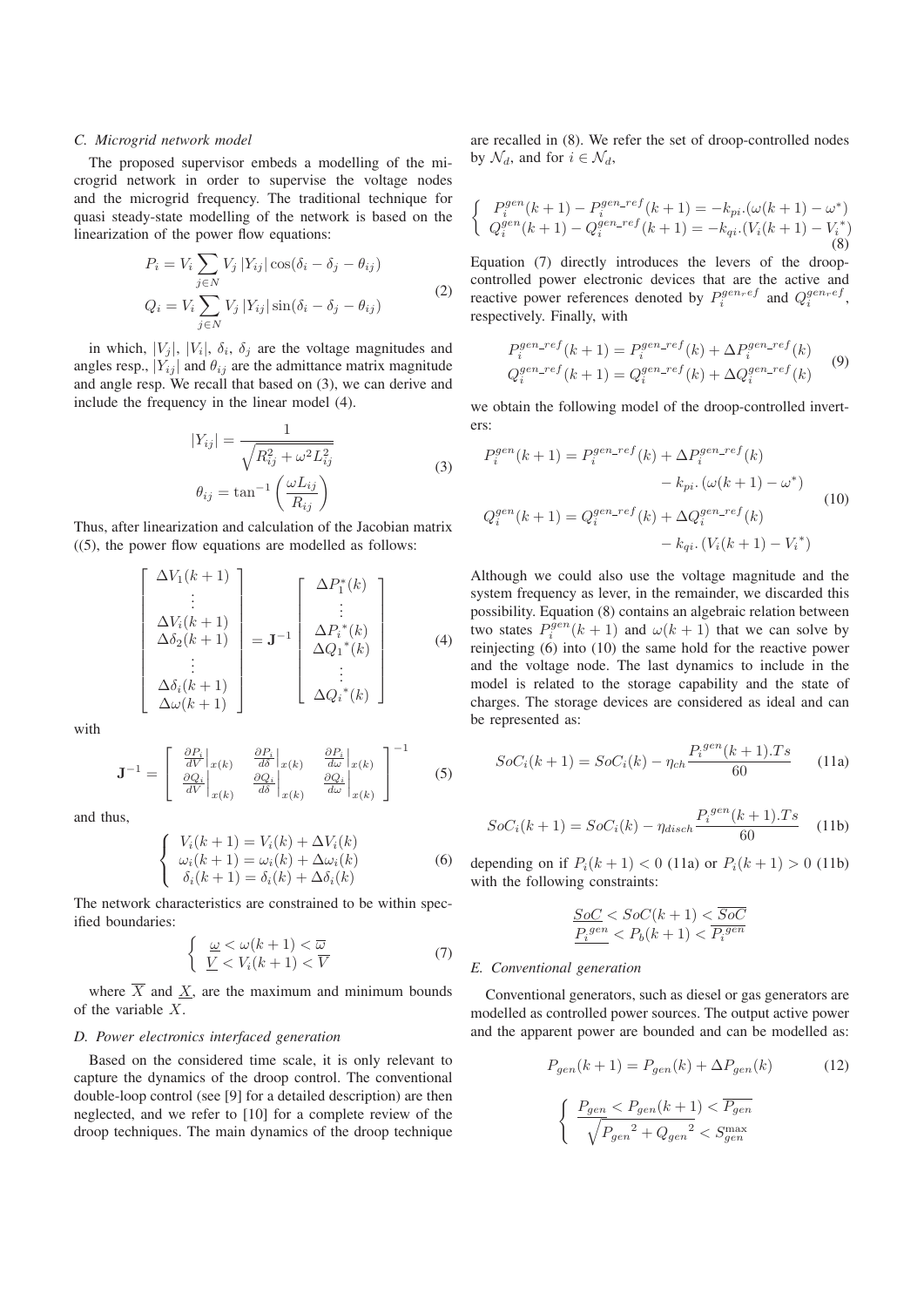#### *F. Loads and renewable generations*

For sake of simplicity, the renewables sources are modelled as negative loads. The supervisor will deal with the loads and renewables sources as known disturbances profiles from a forecast module. Finally, the optimization problem solved by the supervisor is formulated as a MIQP (Mixed Integer Quadratic Program):

$$
\min_{\Delta u} \sum_{k=1}^{Nc} \left[ \alpha(\widetilde{y}(k) - y^*(k))^2 + \beta(\Delta u(k))^2 + \lambda(P_{los})^2 \right] \tag{13}
$$

subject to the microgrid dynamics:

$$
X(k+1) = \mathbf{A}.X(k) + \mathbf{B}.\Delta U(k) + \mathbf{C}.\Delta D(k)
$$
  

$$
Y(k) = \mathbf{C}.X(k)
$$
 (14)

where the matrices **A**, **B**, **D** and **C** are obtained based on the linear model of each equipment, and the vector  $X(k)$ ,  $\Delta U(k)$ are defined as follows, and we denote the set of nodes, the set of droop-controlled nodes, and the set of controlled nodes by  $\mathcal{N}, \ \mathcal{N}_d, \ \mathcal{N}_p$ 

$$
X(k) = \begin{bmatrix} \begin{bmatrix} [Soc_{l \in \mathcal{N}_d}]^T \\ \omega \\ \begin{bmatrix} V_{i \in \mathcal{N}} \end{bmatrix}^T \\ \begin{bmatrix} \delta_{i \in \mathcal{N}} \end{bmatrix}^T \\ \begin{bmatrix} P_{i \in \mathcal{N}} \end{bmatrix}^T \\ \begin{bmatrix} Q_{i \in \mathcal{N}} \end{bmatrix}^T \\ \begin{bmatrix} Q_{i \in \mathcal{N}} \end{bmatrix}^T \\ \begin{bmatrix} P_{i \in \mathcal{N}} \end{bmatrix}^T \\ \begin{bmatrix} P_{j \in \mathcal{N}_p}^{gen\_ref} \end{bmatrix}^T \\ \begin{bmatrix} Q_{j \in \mathcal{N}_p}^{gen\_ref} \end{bmatrix}^T \\ \begin{bmatrix} Q_{j \in \mathcal{N}_p}^{gen\_ref} \end{bmatrix}^T \end{bmatrix}
$$

# III. SIMULATION RESULTS

The proposed supervisor has been implemented in MAT-LAB with the toolbox YALMIP [11]. The solver used for the optimization problem is Gurobi. The model of the microgrid is depicted on Figure 10, and the specifications of the storage devices and PV systems are summarized in Table 2. The renewable and load forecasts for both simulation are also presented in Appendix. The reference case presents the microgrid without any physical representation of the microgrid lines. It represents the raw economic optimization and the state of Charge at the end of the day will serve as a reference to compare both supervisors. The results are presented in Figure 4. The final states of charge are 0.22 and 0.59.5 p.u for battery 1 and 2 respectively.

# *A. Case 1: Classical supervisor*

The first simulation case only includes the tracking of the economical references. This simulation presents the conventional proposition for the microgrid secondary control. In this case, for every new economical reference, a power flow routine is computed to define the initial operating point and the matrices to generate the linear model embedded within the supervisor. The voltage set point is set to 1 p.u at the node 1. There is no change in references and the microgrid is only led by the initial set point from the economical optimization,



Fig. 4: Economical optimal SoC trajectory

unless voltage or frequency deviations exceed the limitations. This supervisor exhibits around 0.007 p.u of mean losses as shown in Figure 5. For the sake of clarity, we only present the voltage of the generators (batteries) and of the extremal nodes (nodes 15, 17, 18, cf. Figure 10). As expected, the voltage at the node 1 is close to 1 p.u, and the voltage and the extrema of the microgrid change up to 1.01 p.u when the renewable produces, and down to 0.97 p.u during the evening peak load. Figure 6 presents the daily power profile. At first, the battery



Fig. 5: Losses and voltage profile - case 1

1 is charged with the diesel generator (before 60 min) in order to store enough reserves in the storage devices for this day. Before 200 min, the power predictions are accurate enough so that the profile is very similar to the economical optimization expected values and only the battery at the node 1 supply the load. Fast fluctuations of the renewable 1 lead to a reaction of the droops of battery 1 and 2 as can be seen between 400 and 600 min. Finally, after 800 min, the state of charge of the battery 1 approaches its minimum and battery 2 is thus more called for. It can be noticed that the voltage is maintained within the specified limits  $(\pm 0.05 \text{ p.u})$  and the frequency between 0.01 p.u. Finally, with this supervisor, the final states of charge are 0.218 and 0.563 p.u.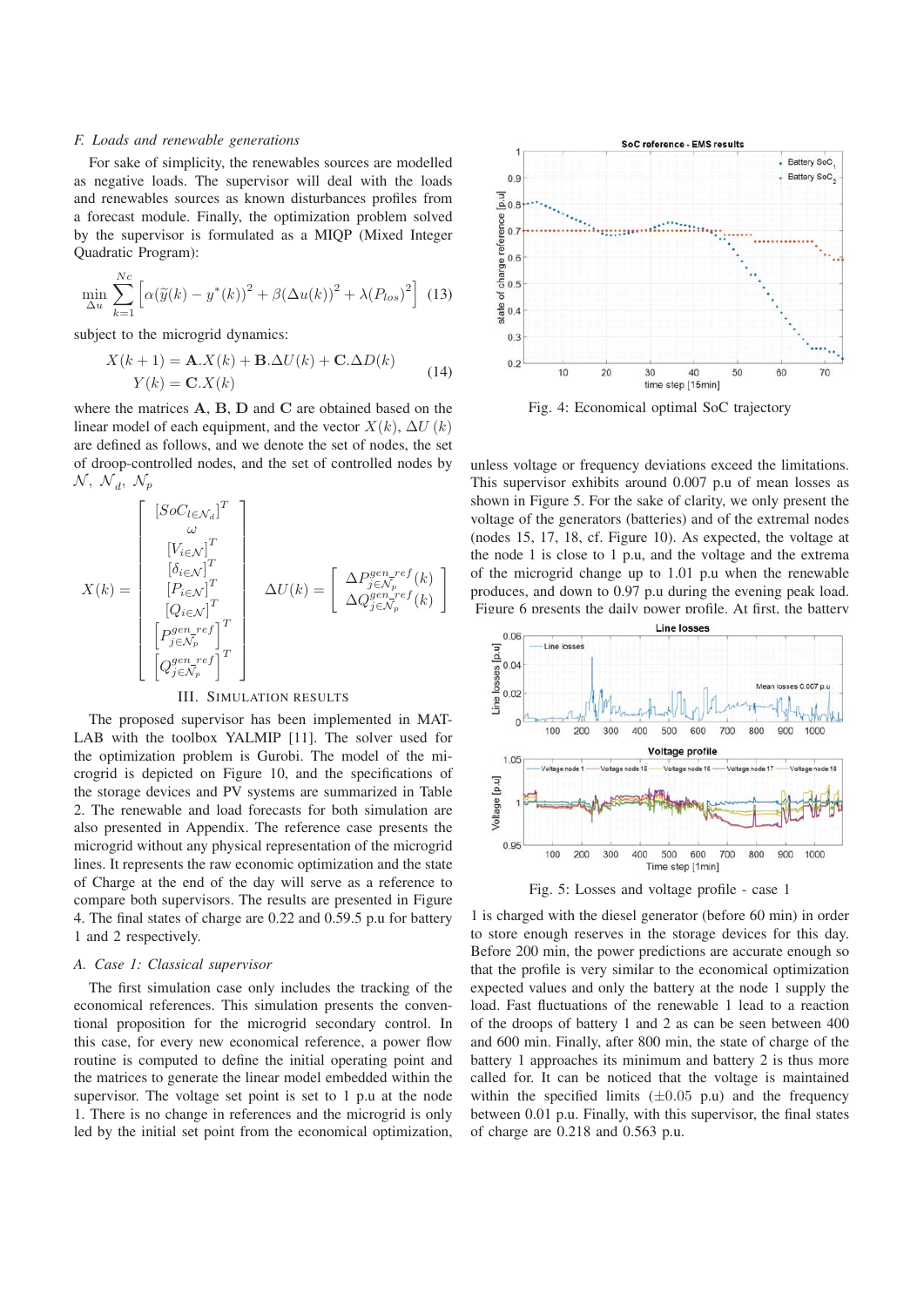





Fig. 7: Losses and voltage profile - case 2

# *B. Case 2: Novel supervisor*

The second simulation presents the results of the tracking of the economical references while minimizing the line losses. With this supervisor, the losses are reduced to 0.006 p.u. It is worth noting that the weight of the line losses is relatively low in this case. As expected, the supervisor tends to increase the voltage to its upper bound and it can be observed some rapid changes of the voltage of the nodes 16, 17 and 18 due to the misleading references from the economical optimization, and the correction applied by the supervisor. It can be noticed that the supervisor is able to react to fast fluctuations of the renewable in order to maintain the voltage within the specified boundaries. Furthermore, in the microgrid, the ratio X/R is relatively low, and thus, to reduce the losses, the supervisor tends to use the active power references, as it can be seen in Figure 10 with the fluctuations of the output powers of both batteries. This lead to an opposite effect to the objective which is desired with the economical references tracking. Finally, with this supervisor, the final states of charge are 0.201 and 0.610 p.u.



Fig. 8: Power profile - case 2

# *C. Comparison*

Table 1 presents the main results of both supervisors compared to the predicted optimal references. It can be noticed that in term of total energy the proposed supervisor is closer to the EMS. This represents a difference of about 9 kWh between both supervisors, and no differences compared to the purely economic references. In the first simulation, the position within the microgrid of the reserves of ESS2 is not respected as, due to its positioning, the second battery has been used to reduce the losses. However, with the proposed supervisor, the ESS1 is used to minimize the losses and mitigate to the fluctuations.

TABLE I: Performance comparison

| <b>Performances</b>   |                  |                                     | EMS PMS1 PMS2 |                |
|-----------------------|------------------|-------------------------------------|---------------|----------------|
| State of charge [p.u] | ESS <sub>2</sub> | ESS1 0.220 0.218<br>$0.595$ $0.563$ |               | 0.201<br>0.610 |
| Losses $[p.u]$        |                  |                                     | 0.007         | 0.006          |
|                       |                  |                                     |               |                |

Those two simulations demonstrate that the proposed supervisor can efficiently reduce the line losses without deteriorating the economic performance of the microgrid supervisor. This is achieved at the cost of power fluctuations to correct the misleading economical references. Finally, the proposed supervisor is improves on the conventional one, but it is to be noted that the repartition of the available reserves is incorrect regarding what is expected from the economical point of view. This point may be a challenge if different storage devices exhibit different objectives, such as hydrogen storage for long term and lead-acid battery for instance for intra-day management. This point could be improved with a sensitivity analysis of the economical layer to improve the weighting factors used to minimize the losses.